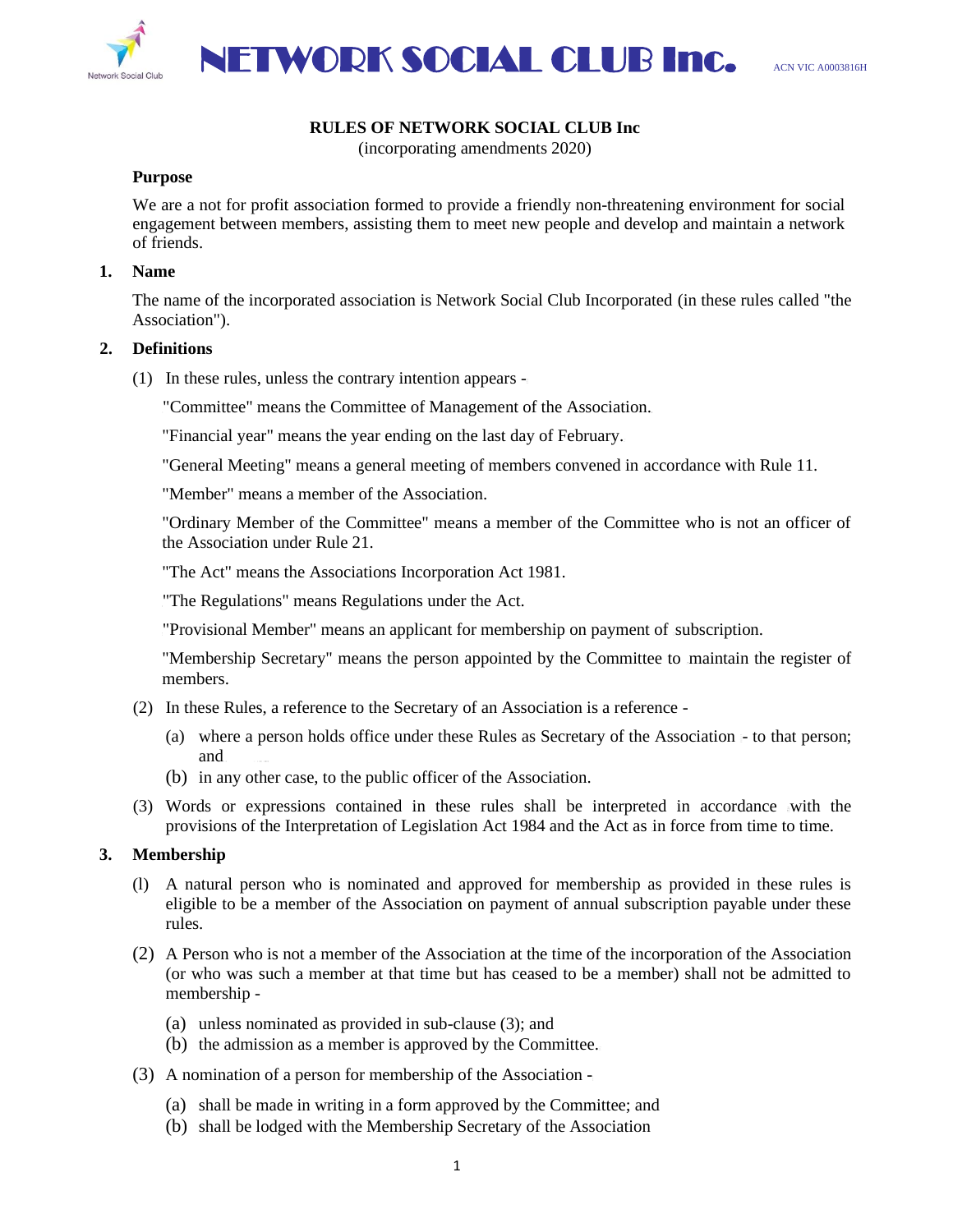- (4) As soon as is practicable after the receipt of a nomination, the Membership Secretary shall refer the nomination to the Committee.
- (5) Upon a nomination being referred to the Committee, the Committee shall determine whether to approve or to reject the nomination.
- (6) Upon a nomination being approved by the Committee, the Membership Secretary shall, with as little delay as possible, notify the nominee in writing of the approval for membership of the association.
- (7) The Membership Secretary shall, within the period referred to in that sub-clause, enter the nominee's name in the register of members and, upon the name being so entered, the nominee becomes a member of the association.
- (8) A right, privilege, or obligation of a person by reason of membership of the association
	- (a) is not capable of being transferred or transmitted to any person;
	- (b) terminates upon the cessation of membership whether by death or resignation or otherwise.
- (9) Notwithstanding clauses 3(1) to 3(8) inclusive any Committee Member or the Membership Secretary appointed by the Committee may accept the subscription from a prospective member. Upon acceptance of this subscription a prospective member will become a Provisional Member entitled to the rights of a member until his or her membership is considered pursuant to clause 3(5)
- (10)A Nomination of a Provisional Member for membership shall be considered by the Committee within 3 months of payment of subscription. If this is not done, or the nomination is refused, the provisional member shall be entitled to a full refund of subscription, and on receipt of this refund shall cease to be a member.

### **4. Subscription**

- (1) The annual subscription for new members is \$50.00. The period of payment is at the discretion of the Committee.
- (2) The subscription may be changed by a resolution of a general meeting.

#### **5. Register of members**

The Committee shall keep and maintain a register of members in which shall be entered the full name, address and date of entry of the name of each member and the register shall be available for inspection at the address of the Treasurer.

## **6. Ceasing membership**

- (1) A member of the Association may resign from the Association by giving notice in writing to the Secretary of his or her resignation and upon the receipt of the notice by the Secretary, the member shall cease to be a member.
- (2) Upon a member ceasing to be a member, whether by resignation or otherwise, the Membership Secretary shall make in the register of members an entry recording the date on which the person ceased to be a member.
- (3) The Committee may, by resolution, terminate a person's membership if the member
	- (a) has failed to pay any amount due to the association by the due date; and
	- (b) is advised in writing that the amount is overdue, and that the membership of that person will be terminated unless the outstanding amount is paid by a stated date, being not less than one month from the date of emailing, posting or delivering the notice; and
	- (c) the member fails to pay the outstanding amount by the stated date.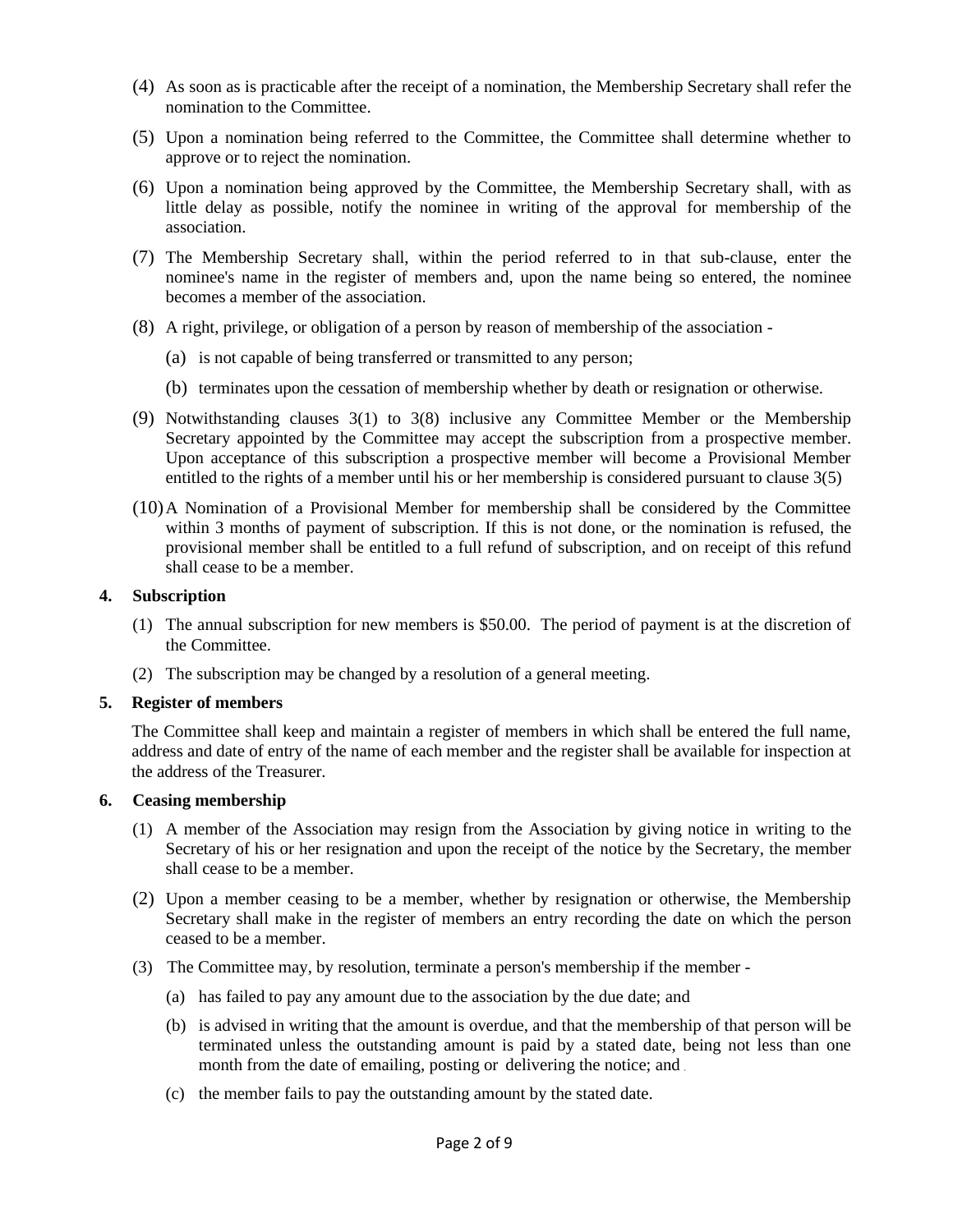## **7. Discipline, suspension and expulsion of members**

- (1) Subject to these rules, the Committee may by resolution expel a member from theAssociation if the Committee is of the opinion that the member -
	- (a) has refused or neglected to comply with these rules; or
	- (b) has been guilty of conduct unbecoming a member or prejudicial to the interests of the Association.
	- (c) has engaged in conduct which endangered other members.
- (2) Prior to considering a proposal to discipline a member under this rule, the Committee must be satisfied that the complaints procedures as determined by the Committee have been followed.
- (3) Any proposed changes to the complaints procedures referred to in sub-clause (2) must be notified to the members before being adopted.
- (4) If a motion is proposed at a meeting of the Committee that a member be disciplined under subclause  $(1)$  -
	- (a) The motion must not be dealt with at that meeting.
	- (b) The motion must be placed on the agenda of a meeting of the Committee to be held not less than fourteen days later, at which the only business must be the deferred motion.
	- (c) The member must be notified at least ten days prior to the later meeting that a motion has been proposed to discipline the member, and of the allegations on which the motion is based.
	- (d) The notice must give the details of the later meeting, and state that the member has the right to attend and speak at that meeting, to submit a written statement in defence, or to both submit a statement and attend and speak.
	- (e) The Committee at the later meeting must consider any statement submitted and hear the member, if present.
	- (f) The motion to discipline the member is not carried at the later meeting unless more than half of all the members of the Committee vote in favour of the resolution.
	- $(g)$  If the motion to discipline the member is carried, the member may, within 7 days of being notified of the decision, lodge with the Secretary a notice to the effect that he or she wishes to appeal to the Association in general meeting against the decision. In this case, the President or Secretary must convene a special general meeting of the Association to consider an appeal by that member.
	- (h) If the member appeals to the members in General Meeting, the decision of the Committee does not take effect unless and until it is confirmed by the members in General Meeting. The decision is confirmed if two-thirds of the members present and voting vote in favour of the confirmation of the resolution; otherwise, the resolution is revoked.

# **8. Annual general meetings**

- (1) The Association shall in each calendar year convene an annual general meeting of its members.
- (2) The annual general meeting shall be held within five months of the end of the financial year on such day as the Committee determines.
- (3) The annual general meeting shall be specified as such in the notice convening it.
- (4) The ordinary business of the annual general meeting shall be
	- (a) to confirm the minutes of the last preceding annual general meeting and of  $\equiv$  any general meeting held since that meeting;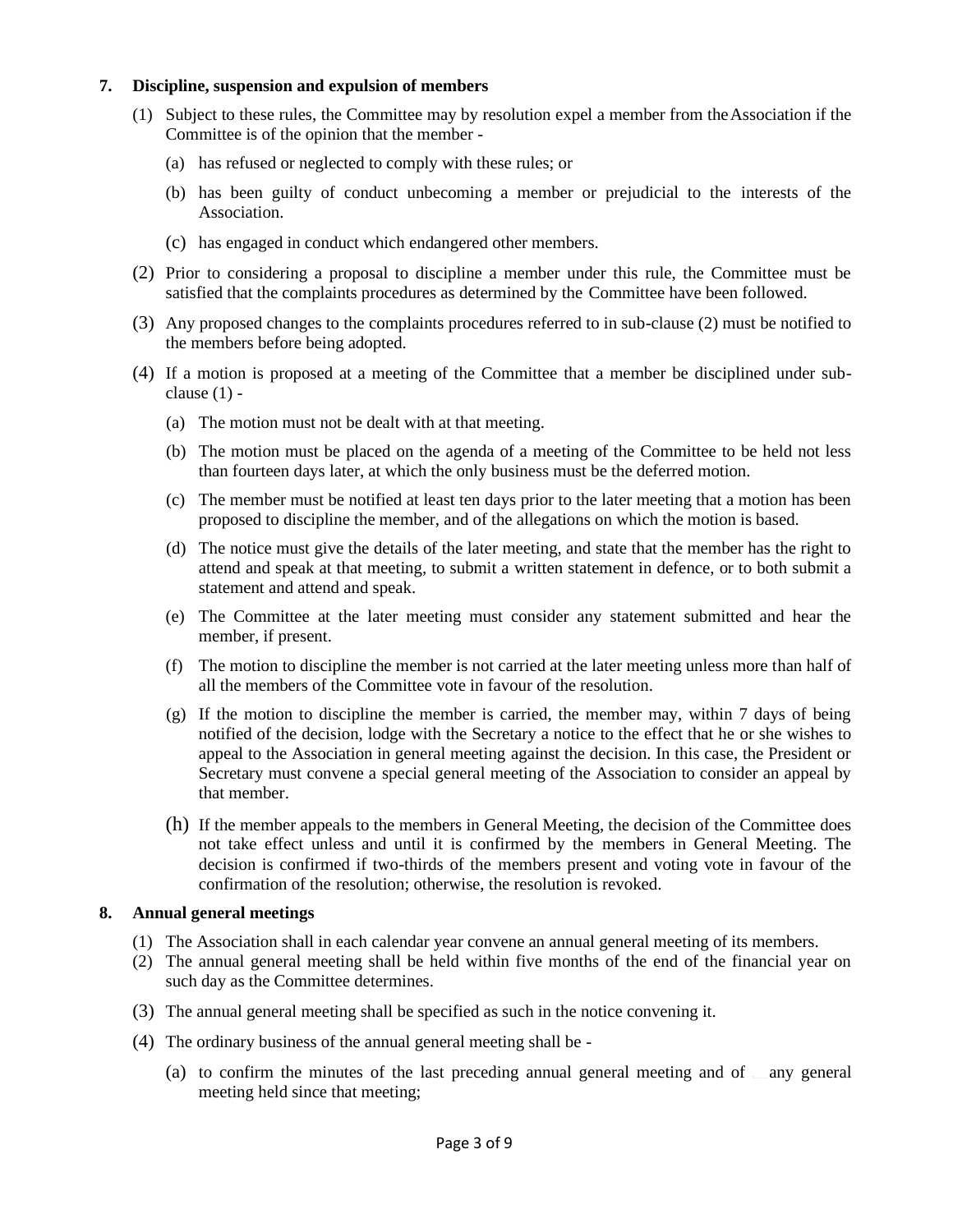- (b) to receive from the Committee reports upon the transactions of the Association during the last preceding financial year;
- (c) to elect officers of the Association and the ordinary members of the Committee; and
- (d) to receive and consider the statement submitted by the Association in accordance with section 30(3) of the Act.
- (5) The annual general meeting may transact special business of which notice is given in accordance with these rules. A special resolution is passed at a general meeting if not less than three quarters of entitled members, including proxies, vote in favour of the resolution.
- (6) The annual general meeting shall be in addition to any other general meetings that may be held in the same year.

## **9. Special general meetings**

- (1) All general meetings other than the annual general meeting shall be called special general meetings.
- (2) The Committee may, whenever it thinks fit, convene a special general meeting of the Association and, where, but for this sub-clause, more than 15 months would elapse between annual general meetings, shall convene a special general meeting before the expiration of that period.
- (3) The Committee shall, on the requisition in writing of members representing not less than 5 per cent of the total number of members, convene a special general meeting of the Association.
- (4) The requisition for a special general meeting shall state the objects of the meeting and shall be signed by the members making the requisition and be sent to the address of the Secretary and may consist of several documents in a like form, each signed by one or more of the members making the requisition.
- (5) If the Committee does not cause a special general meeting to be held within one month after the date on which the requisition is sent to the address of the Secretary, the members making the requisition, or any of them, may convene a special general meeting to be held not later than 3 months after that date.
- (6) A special general meeting convened by members in pursuance of these rules shall be convened in the same manner as nearly as possible as that in which those meetings are convened by the Committee and all reasonable expenses incurred in convening the meeting shall be refunded by the Association to the persons incurring the expenses.

#### **10. Notice of general meetings**

- (1) The Secretary of the Association shall, at least 14 days before the date fixed for holding a general meeting of the Association, advise each member of the Association of the place; date and time of the meeting and the nature of thebusiness to be transacted at the meeting.
- (2) No business other than that set out in the notice convening the meeting shall be transacted at the meeting.
- (3) A member desiring to bring any business before a meeting may give notice of that business in writing to the Secretary, who shall include that business in the notice calling the next general meeting after the receipt of the notice.

# **11. Special business**

(l) All business that is transacted at a special general meeting and all business that is transacted at the annual general meeting with the exception of that specially referred to in these rules as being the ordinary business of the annual general meeting shall be deemed to be special business.

## **12. Quorum at General Meetings**

(1) No item of business shall be transacted at a general meeting unless a quorum of members entitled under these rules to vote is present during the time when the meeting is considering that item.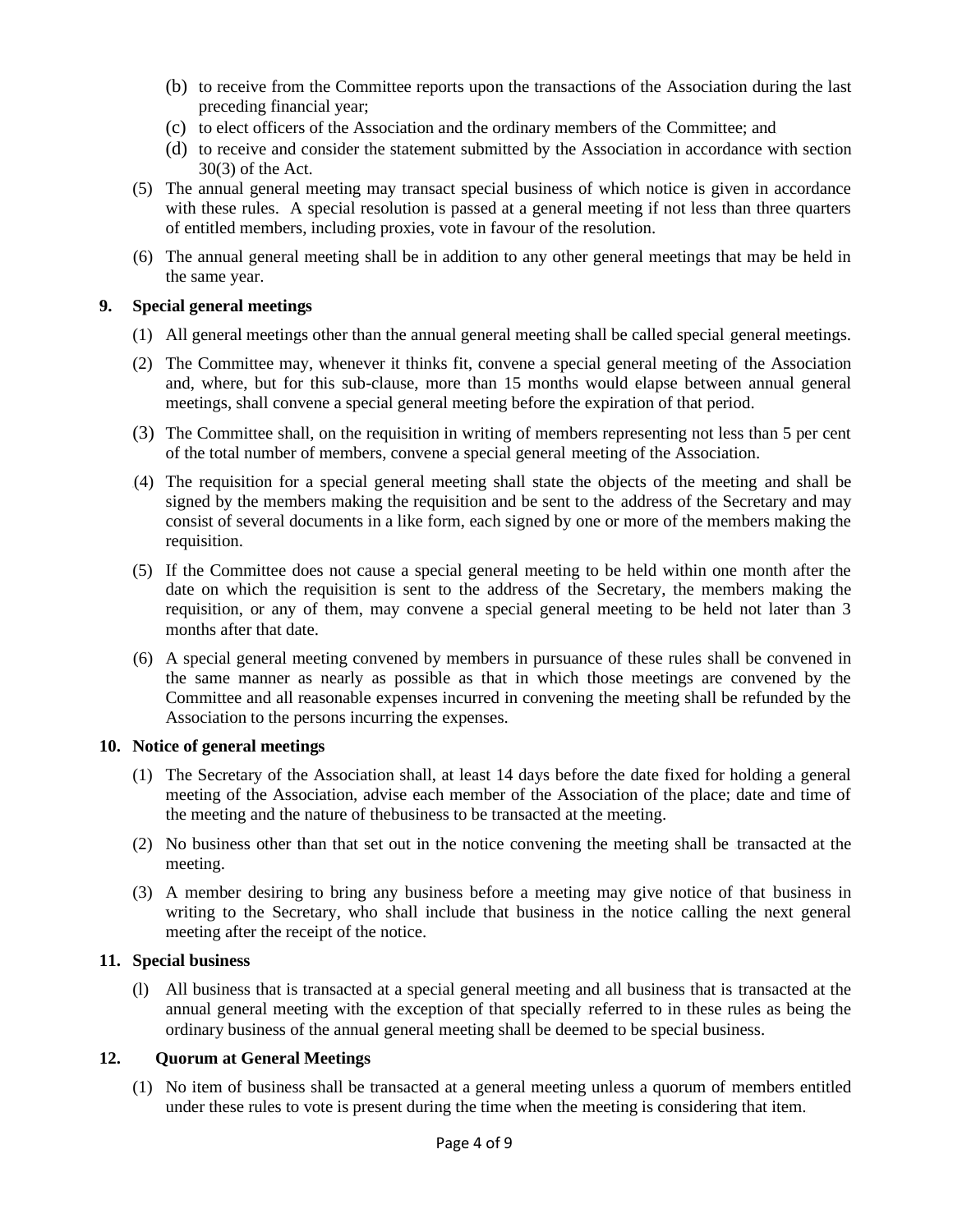- (2) Five members personally present (being members entitled under these rules to vote at a general meeting) constitute a quorum for the transaction of the business of a general meeting.
- (3) If within half an hour after the appointed time for the commencement of a general meeting, a quorum is not present, the meeting if convened upon the requisition of members shall be dissolved and in any other case shall stand adjourned to the same day in the next week at the same time and (unless another place is specified by the Chairperson at the time of the adjournment or by written notice to members given before the day to which the meeting is adjourned) at the same place and if at the adjourned meeting the quorum is not present within half an hour after the time appointed for the commencement of the meeting, the members present (being not less than 3) shall be a quorum.

# **13. Use of technology**

- (1) A member not physically present at a general meeting may be permitted to participate in the meeting by the use of technology that allows that member and the members present at the meeting to clearly and simultaneously communicate with each other.
- (2) For the purposes of this Part, a member participating in a general meeting as permitted under subrule (4) is taken to be present at the meeting and, if the member votes at the meeting, is taken to have voted in person.

# **14. Presiding at general meetings**

- (1) The President, or in the President's absence, the Vice-President, shall preside as Chairperson at each general meeting of the Association.
- (2) If the President and the Vice-President are absent from a general meeting, the members present shall elect one of their number to preside as Chairperson at the meeting.

# **15. Adjournment of meetings**

- (1) The Chairperson of a general meeting at which a quorum is present may, with the consent of the meeting, adjourn the meeting from time to time and place to place, but no business shall be transacted at an adjourned meeting other than the business left unfinished at the meeting at which the adjournment took place.
- (2) Where a meeting is adjourned for fourteen days or more, a like notice of the adjourned meeting shall be given as in the case of the general meeting.

Except as provided in sub-clauses (1) and (2), it is not necessary to give notice of an adjournment or of the business to be transacted at an adjourned meeting.

## **16. Voting at general meetings**

A question arising at a general meeting of the Association shall be determined on a show of hands and unless before or on the declaration of the show of hands a poll is demanded, a declaration by the Chairperson that a resolution has, on a show of hands, been carried or carried unanimously or carried by a particular majority or lost, an entry to that effect in the Minute Book of the Association is evidence of the fact, without proof of the number or proportion of the votes recorded in favour of, or against, that resolution.

- (l) Upon any question arising at a general meeting of the Association, a member has one vote only.
- (2) All votes shall be given personally or by proxy.
- (3) In the case of an equality of voting on a question, the Chairperson of the meeting is entitled to exercise a second or casting vote.
- (4) A member is not entitled to vote at any general meeting unless all moneys due and payable by the member to the Association have been paid, other than the amount of the annual subscription payable in respect of the current financial year.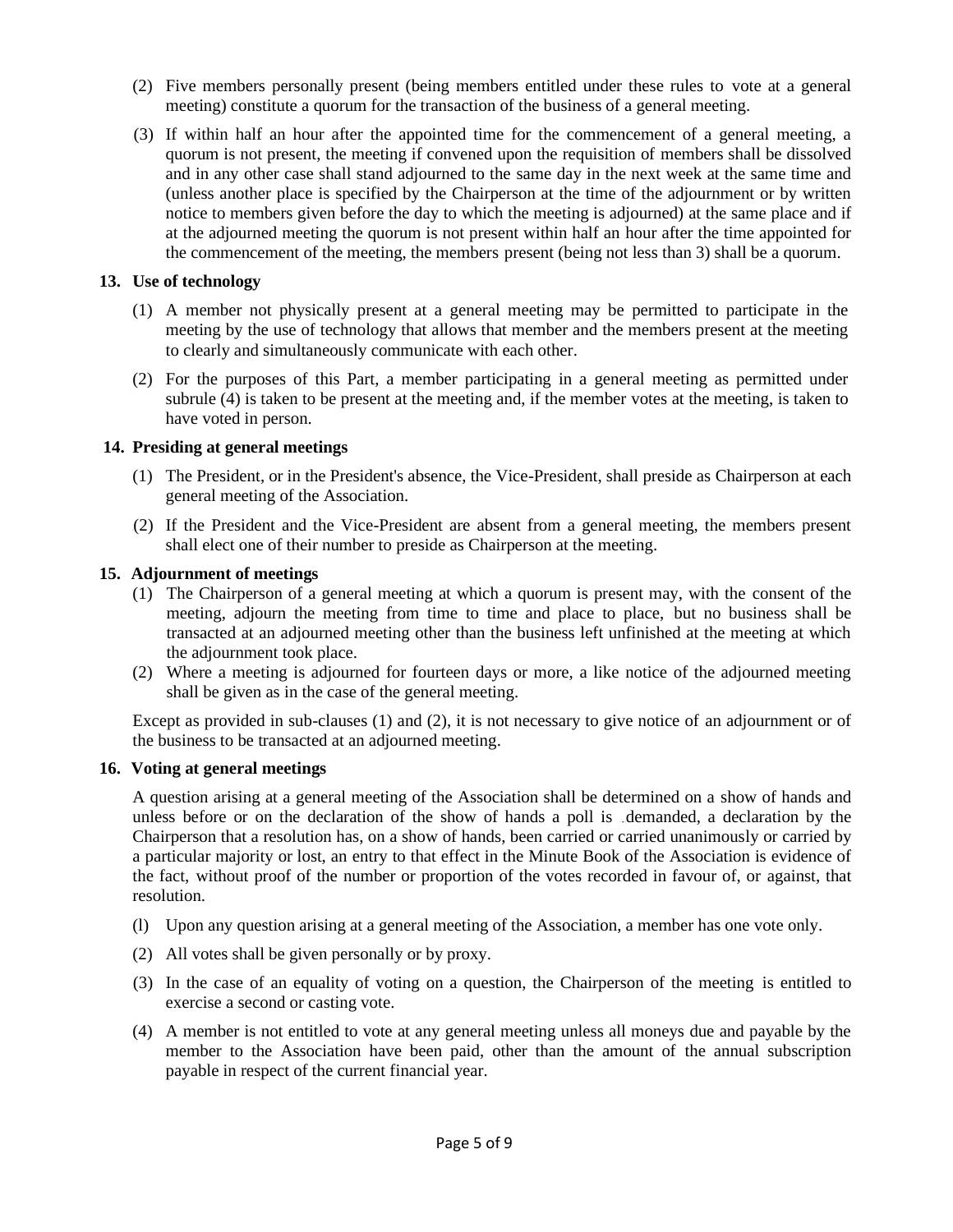# **17. Poll at general meetings**

- (l) If at a meeting a poll on any question is demanded by not less than three members, it shall be taken at that meeting in such manner as the Chairperson may direct and the resolution of the poll shall be deemed to be a resolution of the meeting on that question.
- (2) A poll that is demanded on the election of a Chairperson or on a question of anadjournment shall be taken forthwith and a poll that is demanded on any other question shall be taken at such time before the close of the meeting as the Chairperson may direct.

## **18. Proxies**

- (1) Each member shall be entitled to appoint another member as a proxy by notice given to the Secretary no later than 24 hours before the time of the meeting in respect of which the proxy is appointed.
- (2) The notice appointing the proxy shall be in the form approved by the Committee.

# **19. Committee of Management**

- (1) The affairs of the Association shall be managed by a Committee of Management constituted as provided in Rule 22.
- (2) The Committee
	- (a) shall control and manage the business and affairs of the Association.
	- (b) may, subject to these rules, the regulations and the Act, exercise all such powers and functions as may be exercised by the Association other than those powers and functions that are required by these rules to be exercised by general meetings of the members of the Association; and
	- (c) subject to these rules, the regulations and the Act, has power to perform all such acts and things as appear to the Committee to be essential for the proper management of the business and affairs of the Association.
	- (d) the Committee may make bylaws which will not be inconsistent with these rules.

## **20. Office holders**

- (1) The officers of the Association shall be
	- (a) a President;
	- (b) a Vice-President;
	- (c) a Treasurer; and
	- (d) a Secretary.
- (2) The provisions of Rule 23 so far as they are applicable and with the necessary modifications, apply to and in relation to the election of persons to any of the officers mentioned in sub-clause (1).
- (3) Each officer of the Association shall hold office until the annual general meeting next after the date of his or her election but is eligible for re-election.
- (4) In the event of a casual vacancy in any office referred to in sub-clause (l), the Committee may appoint one of its members to the vacant office and the member so appointed may continue in office up to and including the conclusion of the annual general meeting next following the date of appointment.

## **21. Ordinary members of the committee**

- (1) Subject to section 23 of the Act, the Committee shall consist of  $-$ 
	- (a) the officers of the Association; and
	- (b) a number of ordinary members not less than two as determined by the annual general meeting of the Association in each year.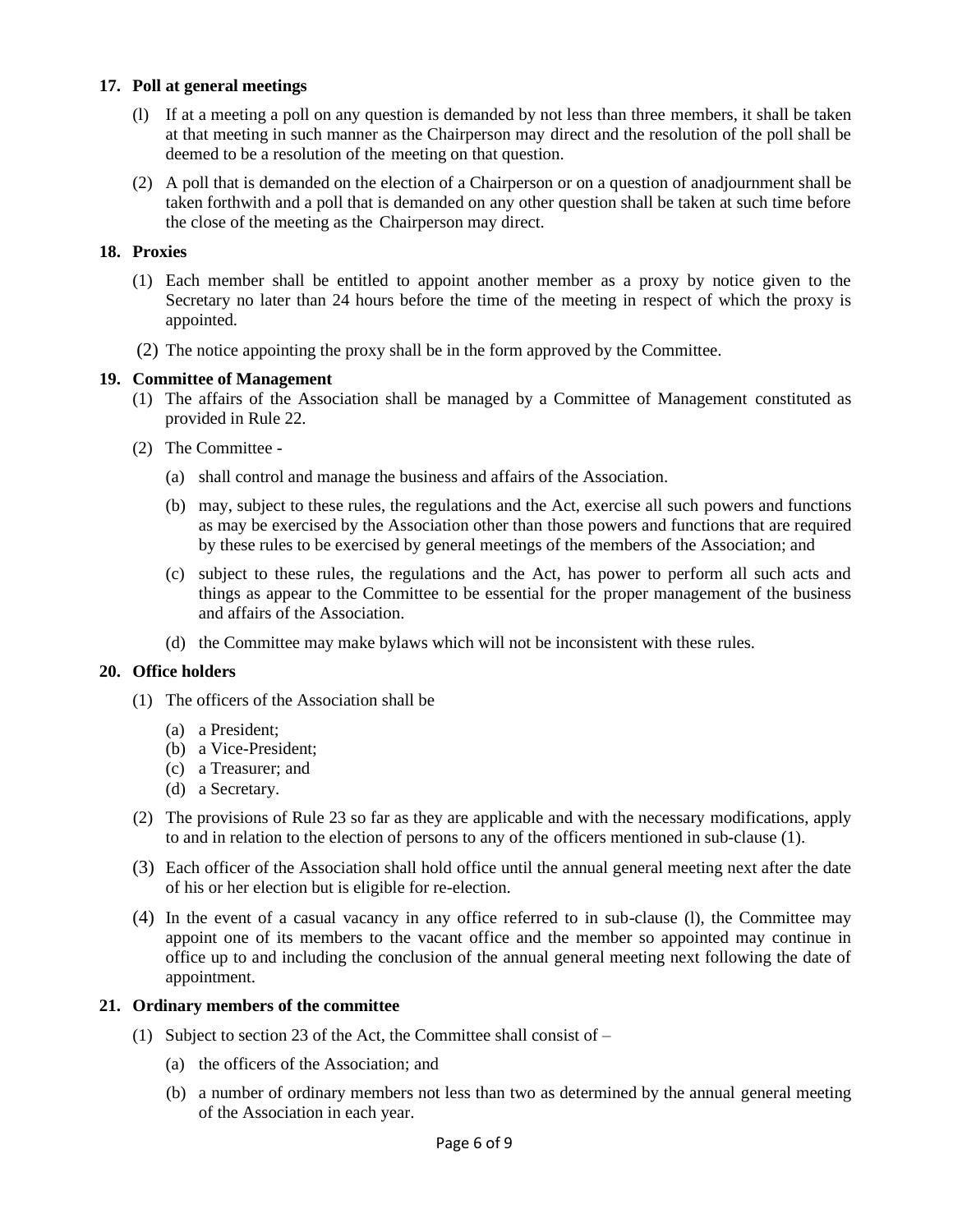- (2) Each ordinary member of the Committee shall, subject to these rules, hold office until the annual general meeting next after the date of election but is eligible for re-election.
- (3) In the event of a casual vacancy occurring in the office of an ordinary member of the Committee, the Committee may appoint a member of the Association to fill the vacancy and the member so appointed shall hold office, subject to these rules, until the conclusion of the annual general meeting next following the date of the appointment.

### **22. Election of officers and ordinary committee members**

- (1) Nominations of candidates for election as Officers of the Association or as ordinary members of the Committee
	- (a) shall be made and seconded by two members of the Association in writing; and
	- (b) shall be notified to the Secretary of the Association one week prior to the annual general meeting.
- (2) If the number of nominations received is equal to the number of vacancies to be filled, the persons nominated shall be deemed to be elected.
- (3) If the number of nominations exceeds the number of vacancies to be filled, proxies shall be sent to all members and a ballot shall be held.
- (4) The ballot for the election of officers and ordinary members of the Committee shall be conducted at the annual general meeting in such usual and proper manner as the Committee may direct.

### **23. Vacancies**

For the purposes of these rules, the office of an officer of the Association or of an ordinary member of the Committee becomes vacant if the officer or member -

- (a) ceases to be a member of the Association;
- (b) becomes an insolvent under administration within the meaning of the Companies (Victoria) Code; or
- (c) resigns from office by notice in writing given to the Secretary.

## **24. Meetings of the committee**

- (l) The Committee shall meet at least 3 times in each year at such place and such times as the Committee may determine.
- (2) Special meetings of the Committee may be convened by the President or by any four of the members of the Committee.
- (3) Notice shall be given to members of the Committee of any special meeting specifying the general nature of the business to be transacted and no other business shall be transacted at such a meeting.
- (4) More than half the members of the Committee constitute a quorum for the transaction of the business of a meeting of the Committee, but if the number of members of the Committee falls below four, the remaining members of the Committee shall have power only to call a general meeting.
- (5) No business shall be transacted unless a quorum is present and if within half an hour of the time appointed for the meeting a quorum is not present the meeting shall stand adjourned to the same place and at the same hour of the same day in the following week unless the meeting was a special meeting in which case it lapses.
- (6) At meetings of the Committee
	- (a) the President or in the President's absence the Vice-President shall preside; or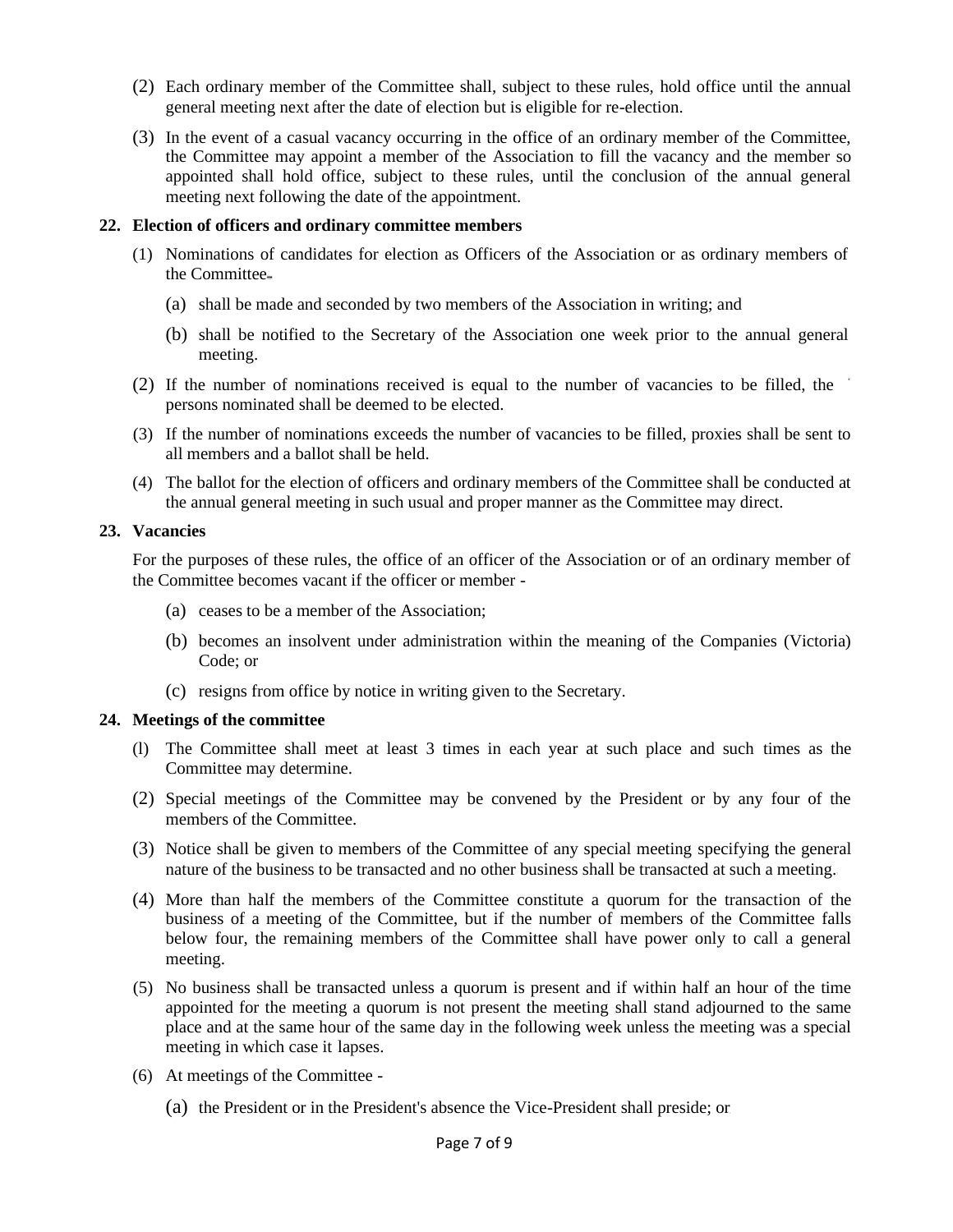- (b) if the President and the Vice-President are absent, such one of the remaining members of the Committee as may be chosen by the members present shall preside.
- (7) Questions arising at a meeting of the Committee or of any sub-Committee appointed by the Committee shall be determined on a show of hands or, if demanded by a member, by a poll taken in such manner as the person presiding at the meeting may determine.
- (8) Each member present at a meeting of the Committee or of any sub-Committee appointed by the Committee (including the person presiding at the meeting) is entitled to one vote and, in the event of an equality of votes on any question, the person presiding may exercise a second or casting vote. This subclause does not apply to a motion to discipline a member.
- (9) Written notice of each Committee meeting shall be served on each member of theCommittee by delivering it to the member at a reasonable time before the meeting or by emailing it or sending it by pre-paid post addressed to him or her at his or her usual or last known place of abode at least two business days before the date of the meeting.
- (10) Subject to sub-clause (4) the Committee may act notwithstanding any vacancy on the Committee.

## **25. Minutes of meetings**

The Secretary of the Association shall keep minutes of the resolutions and proceedings of each general meeting and each Committee meeting in books provided for that purpose together with a record of the name of persons present at Committee meetings.

## **26. Removal of committee member**

- (1) The Association in general meeting may by resolution remove any member of the Committee before the expiration of the member's term of office and appoint another member in his or her stead to hold office until the expiration of the term of the first-mentioned member.
- (2) Where the member to whom a proposed resolution referred to in sub-clause (1) makes representations in writing to the Secretary or President of the Association (not exceeding a reasonable length) and requests that they be notified to the members of the Association, the Secretary or the President may send a copy of the representations to each member of the Association or, if they are not so sent, the member may require that they be read out at the meeting.

## **27. Funds**

- (1) The Treasurer of the Association
	- (a) shall collect and receive all moneys due to the Association and make all payments authorised by the Association; and
	- (b) shall keep correct accounts and books showing the financial affairs of the Association with full details of all receipts and expenditure connected with the activities of the Association.
- **(**2**)** All electronic funds transfers, cheques, drafts, bills of exchange, promissory notes and other negotiable instruments shall be authorised by two members of the Committee.
- (3) The funds of the Association shall be derived from annual subscriptions, donations and such other sources as the Committee determines.

## **28. Seal**

- (l) The Common Seal of the Association shall be kept in the custody of the Secretary.
- (2) The Common Seal shall not be affixed to any instrument except by the authority of the Committee and the affixing of the Common Seal shall be attested by the signatures either of two members of the Committee or of one member of the Committee and of the Public Officer of the Association
- **29.** These rules and the statement of purposes of the Association shall not be altered except in accordance with the Act.